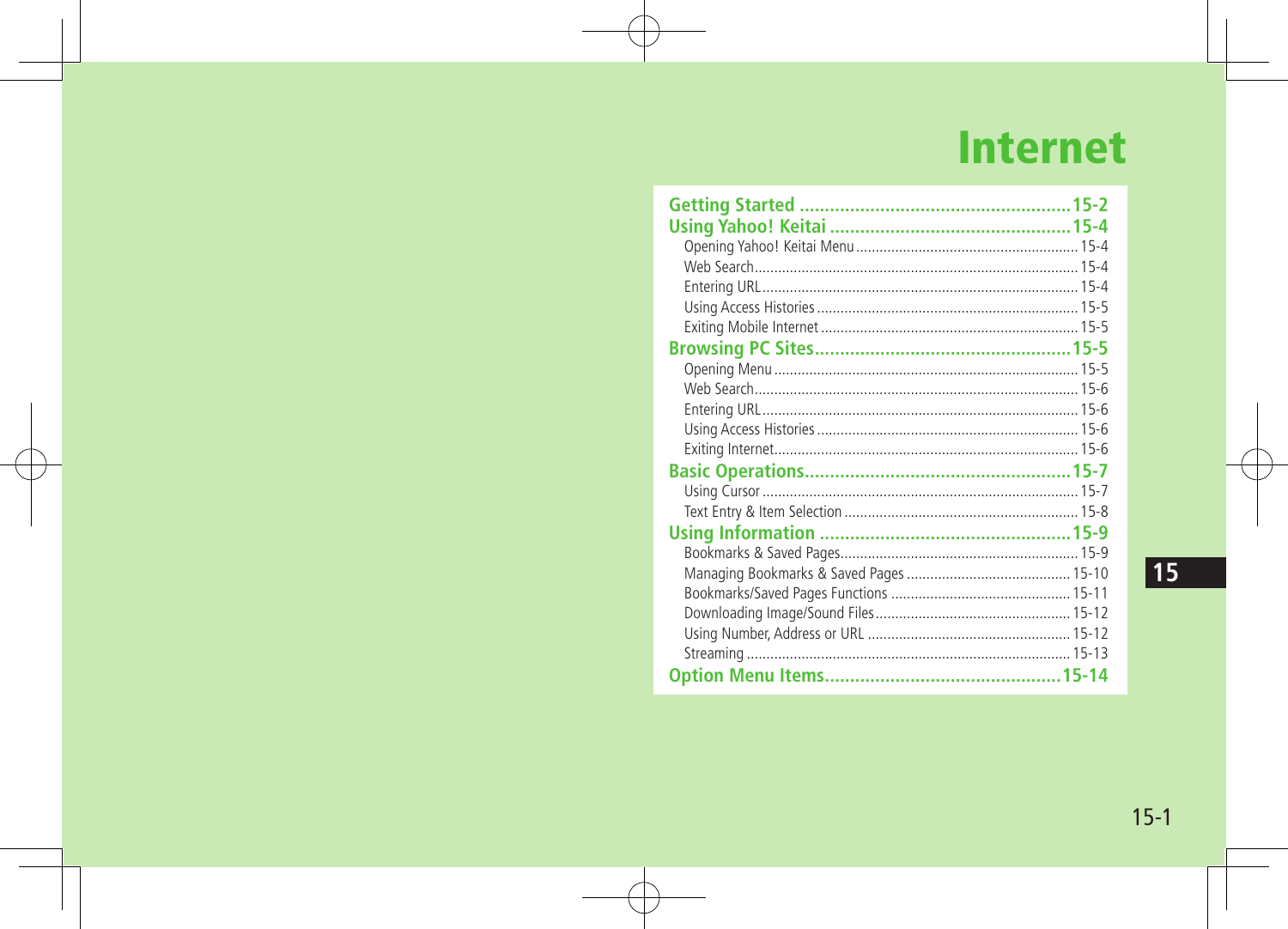## Getting Started

**Access Yahoo! Keitai Mobile Internet and PC sites.**

**"Yahoo! Keitai" is both a SoftBank Mobile Internet service and the SoftBank Mobile Internet portal.**

**View PC Internet websites via PC Site Browser and Direct Browser.**

## Internet

## Yahoo! Keitai

- View Mobile Internet Websites (19P.15-4)
- Download image/sound files, etc. (<del>1</del> P.15-12)
- Movies/Music Streaming (CPP.15-13)
- Register S! Quick News  $(\sqrt{27}P.8-5)$

## PC Site Browser/Direct Browser

- $\bullet$  View PC Sites ( $\mathcal{F}$ P.15-5)
- $\bullet$  Download still images ( $\mathcal{F}$ P.15-12)
- **•** Separate subscription is required for Network access.
- For more information, visit SOFTBANK MOBILE Corp.Website (http://www.softbank.jp).

### **Connecting Via Wi-Fi**

Once connection setup is complete, handset automatically connects to that Wi-Fi network when within range.

- $\bullet$  Wi-Fi:  $\curvearrowright$  P 11-11
- Switch to 3G from Wi-Fi: <del></del> P.15-14

#### **Note**

Video Calls cannot be received while connecting to the Network.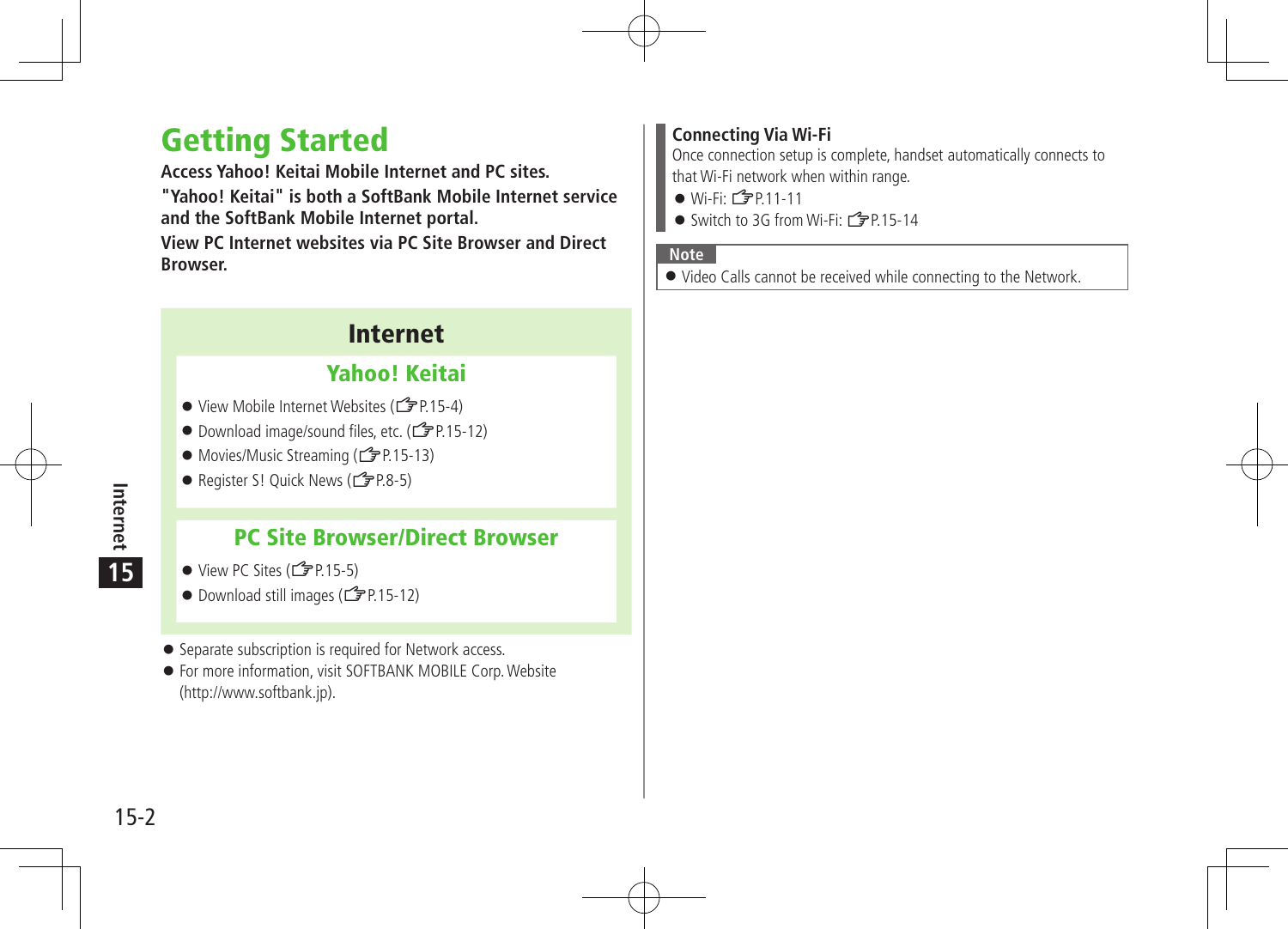## **Cache Memory**

**Tip**

#### **Retrieved information is temporarily saved in Cache Memory.**

#### **When full, oldest is deleted first.**

- Previously viewed pages may load from Cache Memory. To view the latest, update information (子P.15-14).
- Cached items with expiry dates are deleted upon expiry.
- Information remains even after handset is disconnected from the Network or handset power is turned off.

Settings ●Clear Cache ●Delete Cookies (【字P18-23) ●Initialize Browser (<del>1</del> P.18-24)

### **SSL/TLS**

**SSL (Secure Sockets Layer) and TLS (Transport Layer Security) are encryption protocols for secure Internet transmissions of important/sensitive information such as credit card numbers.**

Server certificates are saved on handset (<del>C</del><sub>P</sub>P.18-24).

#### **Notes**

When a security notice appears, subscribers must decide for themselves whether or not to open the page. SOFTBANK MOBILE Corp., VeriSign Japan K.K., Cybertrust Japan Co., Ltd., Entrust Japan Co.,Ltd., GlobalSign K.K., RSA Security Inc. and SECOM Trust Systems Co., Ltd. cannot be held liable for any damages associated with the use of SSL and TLS.



Settings ●Security Settings (ZP.18-24)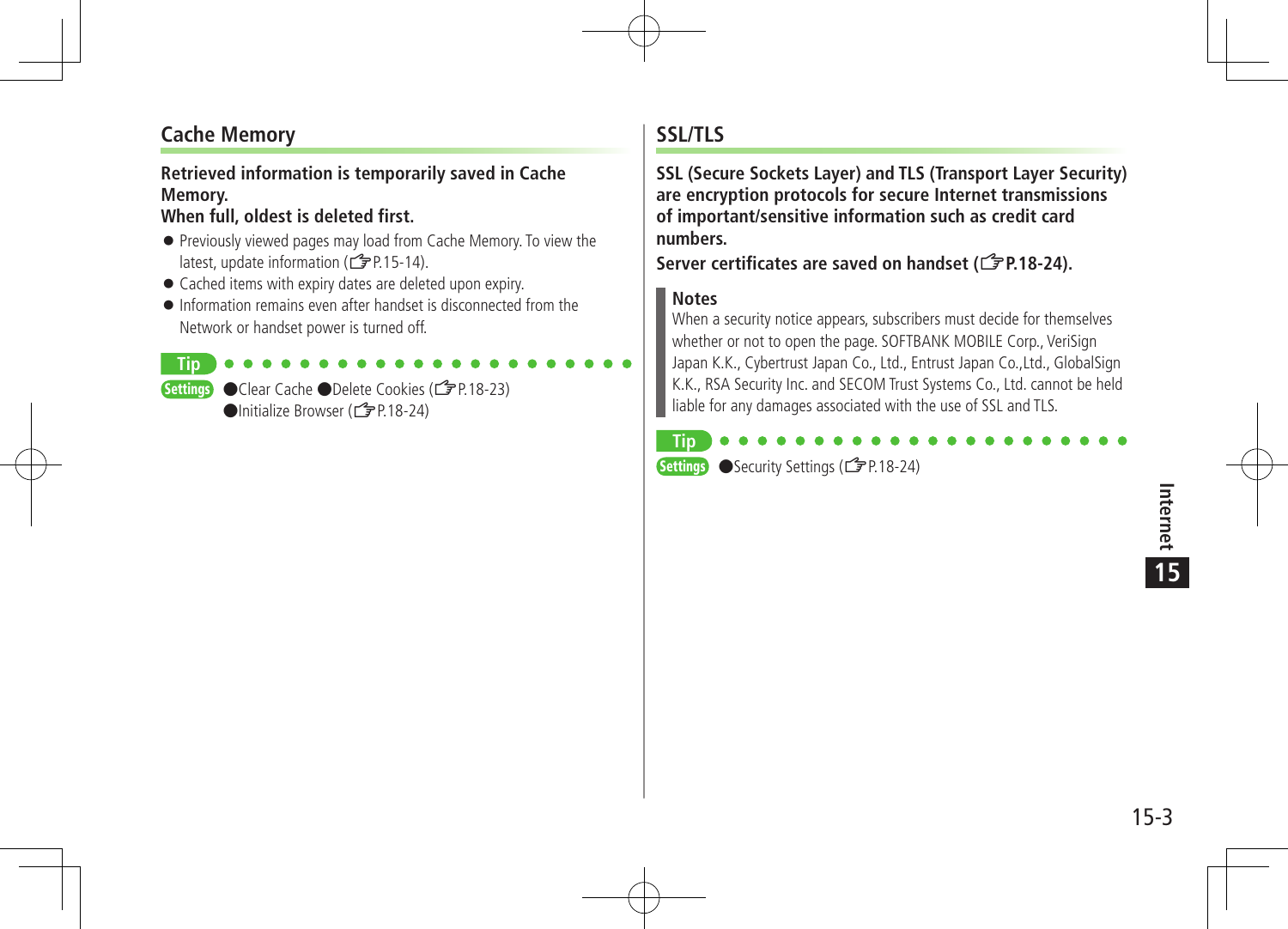# Using Yahoo! Keitai

## **Opening Yahoo! Keitai Menu**

**Select Yahoo! Keitai Menu items to access websites.**

#### **Main Menu > Yahoo!**

**1 Open Top Menu Yahoo! Keitai**

## **Open Menu List Menu List**

- **2** Select <sup>a</sup> menu item
	- Repeat Step 2 as required.
	- Basic Operations:

## **Note**

**15**

Internet

- $\bullet$  Shortcut: In Standby,  $\boxed{\mathbf{Y}}$
- Alternatively, press  $\boxed{\infty}$  or  $\boxed{\infty}$  in Yahoo! Keitai/PC Site Browser/Direct Browser top menu to switch browser menus.

## **Web Search**

**Enter text directly to search.**

**Main Menu** 4 **Yahoo!** 4 **Web Search**

Enter text  $\rightarrow \boxed{\mathbf{\Sigma}}$  [OK]

## **Entering URL**

**Enter URLs (addresses beginning with "http://" or "https://") directly to access websites, or open previously viewed pages using URL histories.**

Up to 20 URL histories are stored.

**Main Menu** 4 **Yahoo!** 4 **Enter URL**

**1 Enter URL Directly** Direct Entry → Enter URL

> **Use URL History URL History List →** Select a URL

|  | URL History List |  |
|--|------------------|--|

図像http://www.ghijklmno Behttp://www.abcdef.xx

> **URL History List Window**

■ **Delete URL Histories**

 $>$  In Step1, URL History List  $\rightarrow$  (Highlight a URL  $\rightarrow$ )  $\boxed{\mathbf{x}}$ ] [Menu]  $\rightarrow$ **Delete** or**Delete All** 7**YES**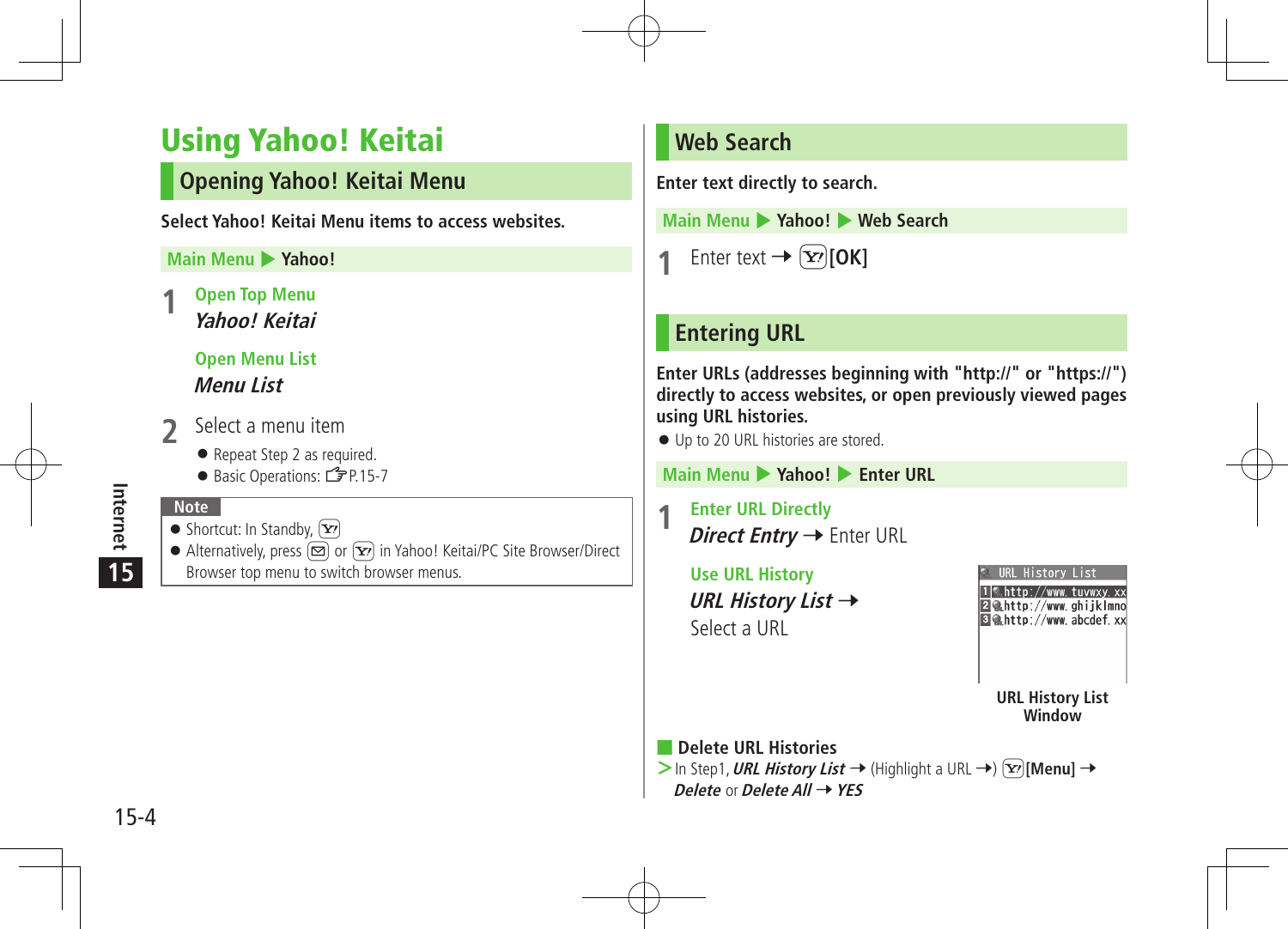## **Using Access Histories**

### **Open previously viewed pages using access histories.**

 Up to 100 access histories are stored. (The number of savable histories varies depending on data amount.)

#### **Main Menu** 4 **Yahoo!** 4 **History**

**Select a history** 

History 1 【 Yahoo!道路交通情報 図●Yahoo!路線情報 図 @スポーツナビ 野球 ■■熱球|パ・リーグ動画 **同●Yahoo!天気 ■●Yahoo!ファイナンス** Z & Yahoo!ニュース(NEWS) **History Window**

### ■ **Delete Access Histories**

 $>$  In Step 1, (highlight a history  $\rightarrow$ )  $\boxed{\mathbf{x}}$ **[Menu]**  $\rightarrow$  *Delete* or **Delete All → YES** (→ For **Delete All**, enter Phone Password)

■ **Show Access History URLs >** In Step 1, highlight a history →  $\boxed{\mathbf{Y}}$  [Menu] → *Display URL* 

## **Exiting Mobile Internet**



#### **Note**

Closing handset does not affect active browser.

# Browsing PC Sites

### **View PC websites using PC Site Browser or Direct Browser.**

- $\bullet$  When PC Site Browser is active,  $\Box$  appears.
- Some pages may not be viewable.
- Viewing PC websites via PC Site Browser may incur high charges.

## **Opening Menu**

#### **Main Menu** 4 **Yahoo!** 4 **PC Site Browser** or **Direct Browser**

## **1 Homepage**

For PC Site Browser, comfirmation appears. Select **NO**.

To show confirmation each time:**YES**

## **2** Select <sup>a</sup> menu item

Repeat Step 2 as required.

#### **Note**

Alternatively, press  $\boxed{\infty}$  or  $\boxed{\mathbf{x}}$  in Yahoo! Keitai/PC Site Browser/Direct Browser top menu to switch to browser menu.

#### **Tip**

Settings ●Show/Hide Warning Messages when Activating PC Site Browser or Switching to Yahoo! Keitai (ZP.18-23)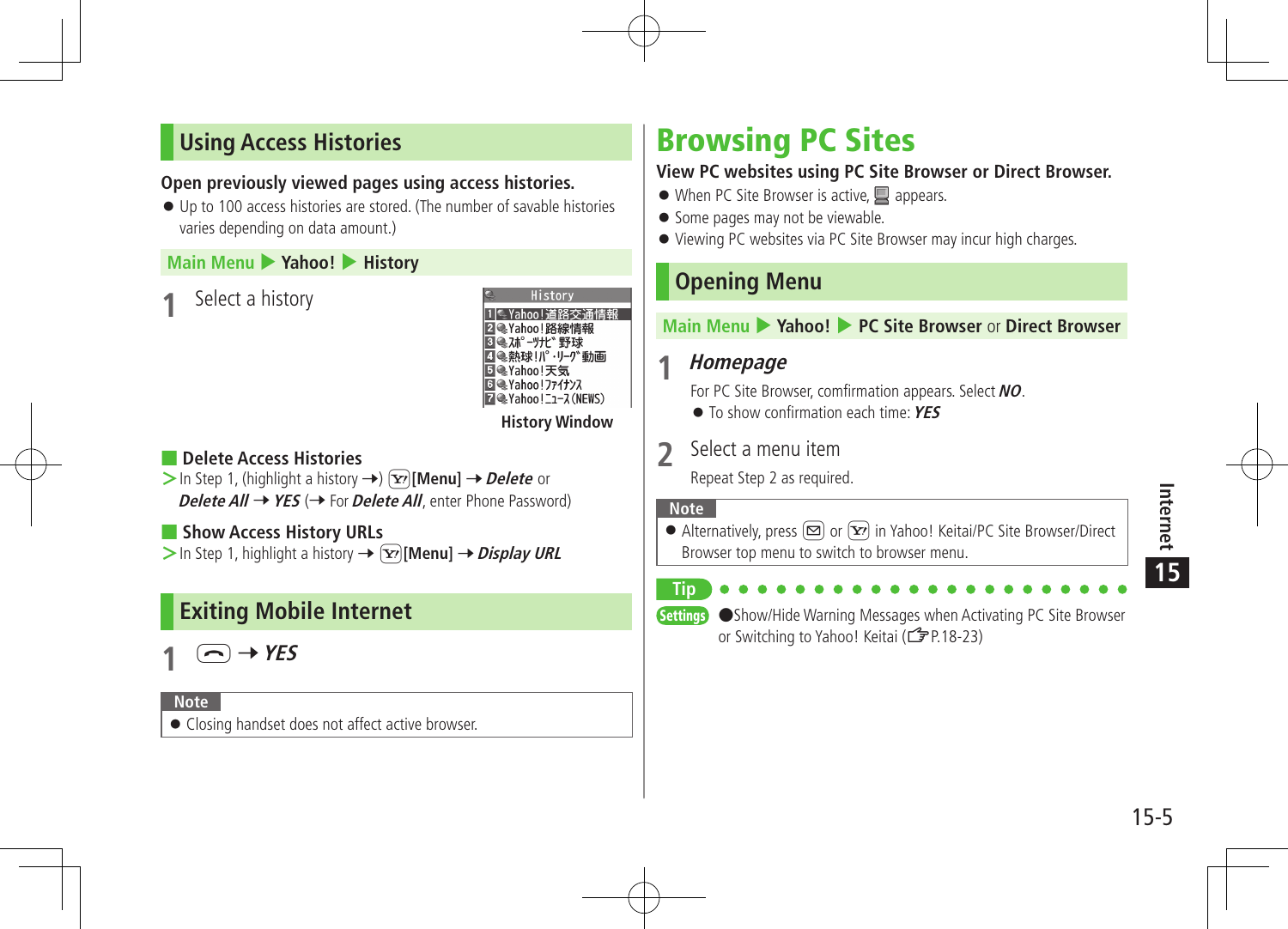## **Web Search**

**Enter text directly to search.**

**Main Menu > Yahoo! > PC Site Browser or Direct Browser** 4 **Web Search**

**Enter text** 

## **Entering URL**

**Follow same operation accessed from Yahoo! Keitai.**

**Main Menu • Yahoo! • PC Site Browser or Direct Browser** 4 **Enter URL**

 Follow Step 1 of same operation accessed from Yahoo! Keitai  $(\mathbb{Z}$  P.15-4).

## **Using Access Histories**

**Follow same operation accessed from Yahoo! Keitai.**

**Main Menu > Yahoo! > PC Site Browser or Direct Browser** 4 **History**

 Follow Step 1 of same operation accessed from Yahoo! Keitai  $(\mathbb{Z}$ P.15-5).

## **Exiting Internet**

 $(\neg)$  + YES

**Note**

Closing handset does not affect active browser.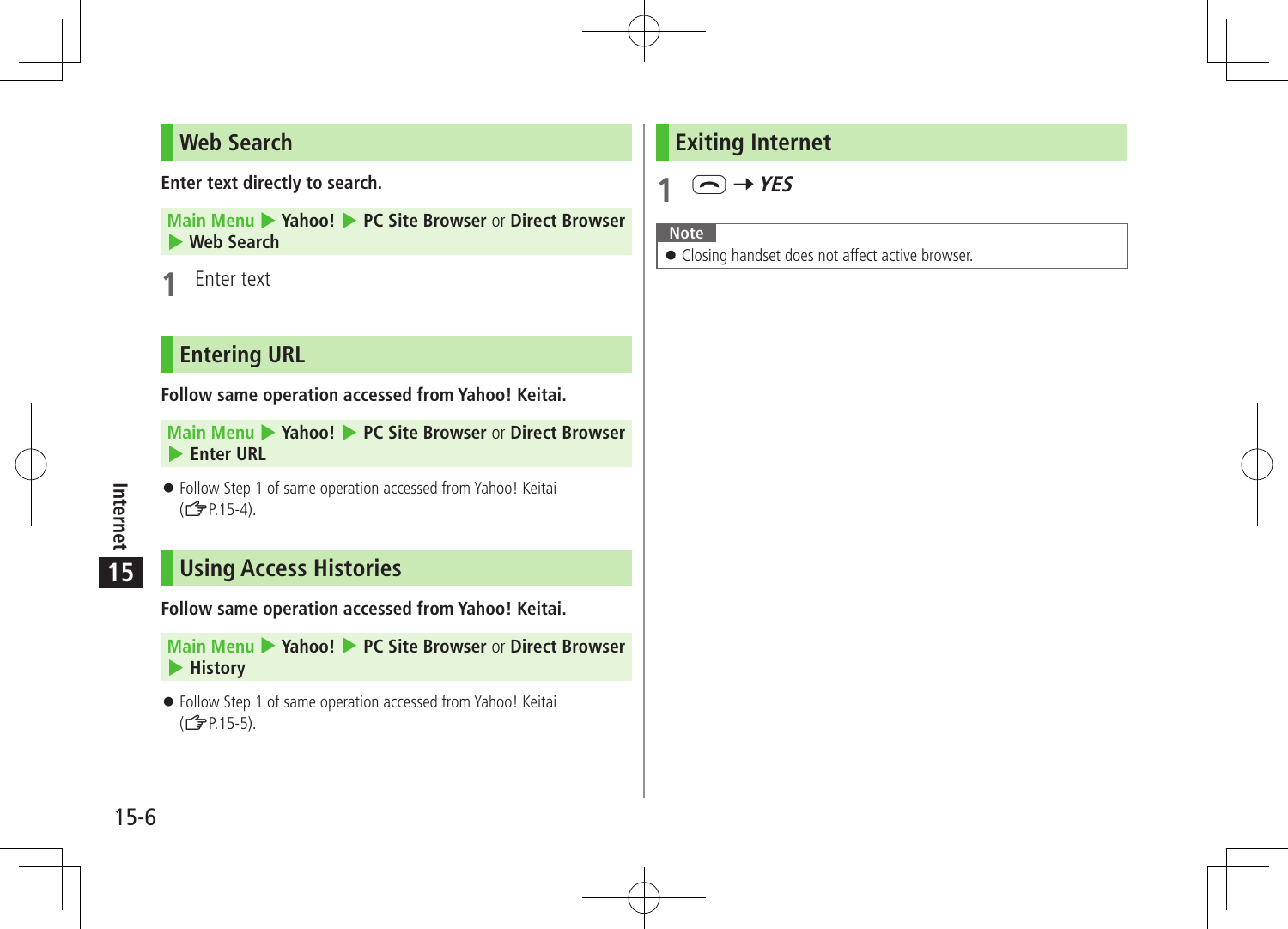# Basic Operations

## **Using Cursor**

Operation descriptions are based on Portrait View.

| <b>Move Cursor</b>                     | Use cursor to select underlined menu items.<br>to move right<br>$\circ$ to move left<br>$\circ$ to move to previous line<br>$\Omega$ to move to next line                                                                                                                               |
|----------------------------------------|-----------------------------------------------------------------------------------------------------------------------------------------------------------------------------------------------------------------------------------------------------------------------------------------|
| <b>Scroll Pages</b>                    | Scroll bar appears on right side or at bottom of<br>Display when page content continues beyond<br>view.<br>$\circ$ scroll up/down<br>o scroll left/right<br>scroll page up by a screenful<br>scroll page down by a screenful<br>• To scroll continuously, press and hold above<br>keys. |
| Move to<br>previous page/<br>next page | Previously viewed pages are temporarily saved in<br>Cache Memory (r P.15-3).<br>[ඏ] <b>[Back]</b> : Return to previous page<br>Y?) [Menu] → <i>Forward</i> : View next page<br>• Some web pages may not appear after<br>performing the steps above.                                     |

#### **When Authentication is Required**

Some pages require user authentication for access. If required, enter user ID or password.

**Tip**

Settings ●Font Size ●Scroll Unit ●Images On/Off ●Sound On/Off ●Delete User ID or Password Entered when Authentication is Required (ZP.18-23)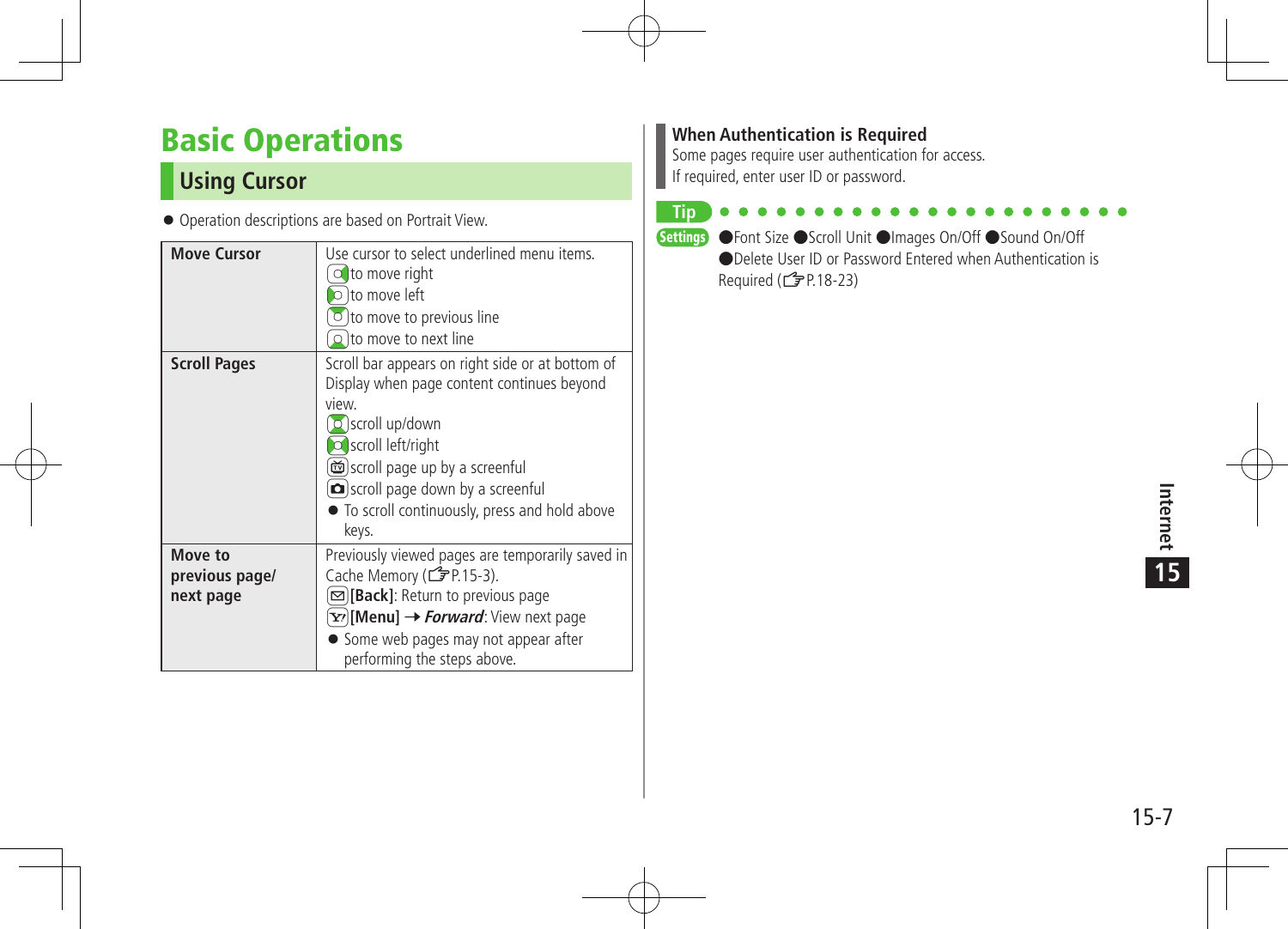## **Text Entry & Item Selection**

**Enter text or select items to send information.**

**Example:**



Actual web pages may differ in appearance.

| <b>Text Entry Field</b> | Highlight field $\rightarrow$ ( $\bullet$ ) $\rightarrow$ Enter text $\rightarrow$ ( $\bullet$ )                                                      |
|-------------------------|-------------------------------------------------------------------------------------------------------------------------------------------------------|
| <b>Menu List</b>        | Highlight field $\rightarrow$ ( $\bullet$ )<br>Menu list appears.<br>Highlight an item $\rightarrow$ ( $\bullet$ )<br>Selected items are highlighted. |
| <b>Radio Button</b>     | Highlight $\bigcirc \rightarrow o$<br>When selected, appears.                                                                                         |
| <b>Check Box</b>        | Highlight $\Box \rightarrow \Box$<br>When selected, $\Box$ appears.<br>Press $\left( \bullet \right)$ again to cancel selection.                      |
| <b>Command Button</b>   | Highlight the button $\rightarrow$ ( $\bullet$ )<br>Corresponding command is executed.                                                                |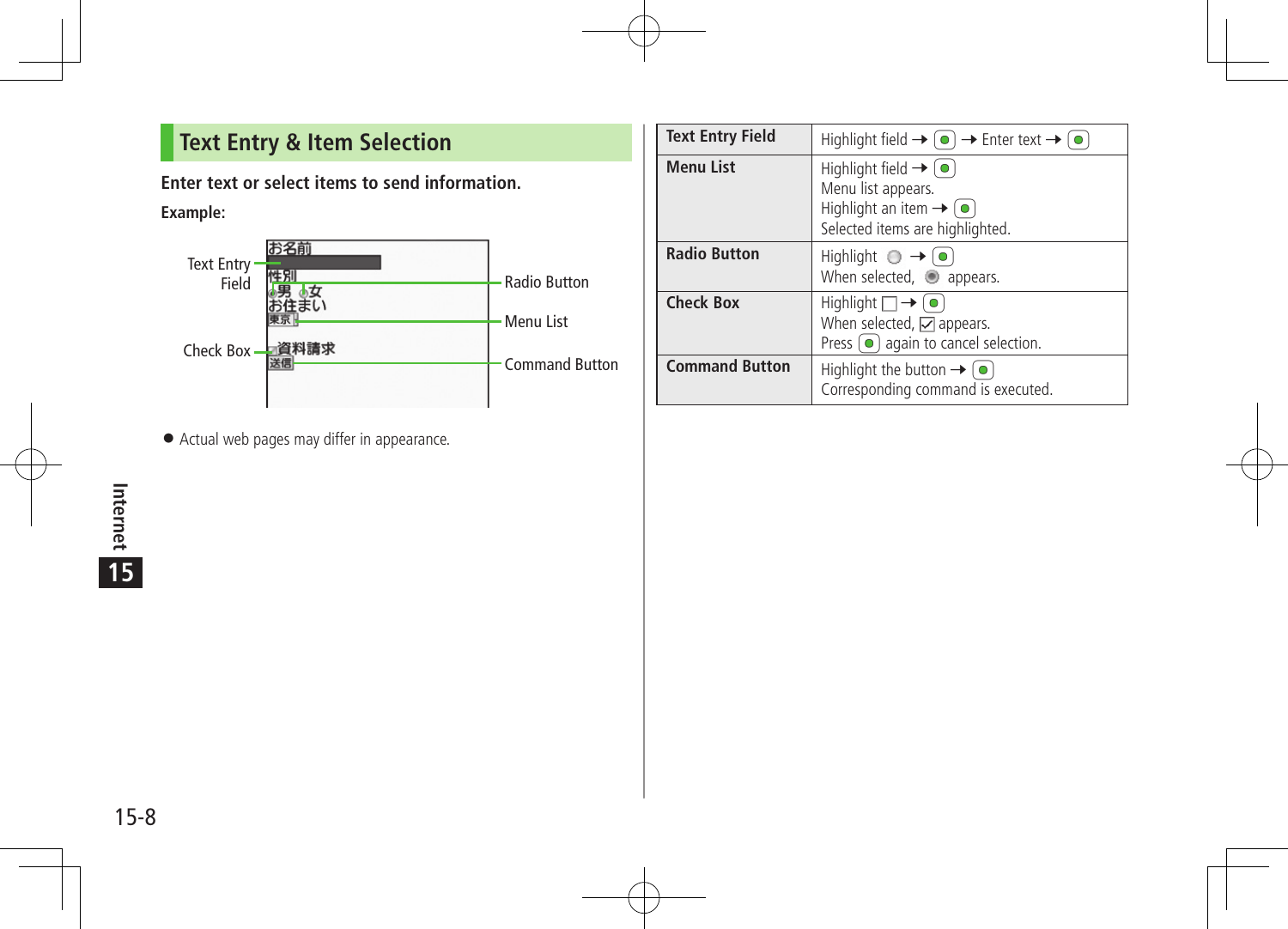# Using Information

## **Bookmarks & Saved Pages**

#### **Bookmark websites or save page content to Saved Pages.**

● Some copy protected materials cannot be saved.

| <b>Bookmarks</b>   | Save links to websites. Handset connects to the<br>Network to open the link.       |
|--------------------|------------------------------------------------------------------------------------|
| <b>Saved Pages</b> | Save page content. Handset opens saved pages<br>without connecting to the Network. |

## **Saving Web Pages**

- Open a web page  $\rightarrow \infty$  [Menu]  $\rightarrow$ **Bookmarks** or **Saved Pages**  $\rightarrow$  **Add**
- Select title  $\rightarrow$  Edit title
- $OK \rightarrow OK$

■ **Save URLs to Bookmarks**

- **≥Main Menu ▶ Yahoo!** (▶ PC Site Browser or Direct Browser)
	- ▶ Bookmarks ▶  $\boxed{\mathbf{Y}}$  [Menu] ▶ Create New ▶ Bookmarks
	- **Enter a title or URL**  $\rightarrow$  **OK**

## **Viewing Bookmarks & Saved Pages**

**Main Menu** 4 **Yahoo! (**4 **PC Site Browser** or **Direct Browser)**

*Bookmarks* or **Saved Pages**  $\rightarrow$  Select an item

**Example: Yahoo! Keitai**

| <b>Bookmarks</b>             |  |
|------------------------------|--|
| ‰Panasonicメーカーサイト            |  |
| ●メニューリスト                     |  |
|                              |  |
| ●各種手続・料金<br> ●ケータイWi-Fiチャンネル |  |
| 吸ッイッター                       |  |
| ■●ツイッターおまとめサイト               |  |
|                              |  |

| Saved Pages |                |
|-------------|----------------|
| ⊙Yahoo!路線情  |                |
|             | 2 Wahoo!道路交通情報 |
|             |                |
|             |                |
|             |                |

**Bookmarks List Window Saved Pages List Window**

## ■ **Open Bookmarks/Saved Pages in Web Page**

 $>$  Open a web page  $\rightarrow$   $\boxed{\mathbf{x}}$  [Menu]  $\rightarrow$  **Bookmarks** or **Saved Pages**  $\rightarrow$ **View List**

#### **Note**

 Create folders in Bookmarks/Saved Pages List to organize Bookmarks/ Saved Pages (ZP.15-10).

## **Tip**

●Send Bookmarks via Infrared (<del>【</del> P.11-3)

 $\bullet$  Send Bookmarks via IC Transmission ( $\uparrow$   $\neq$  P.11-5)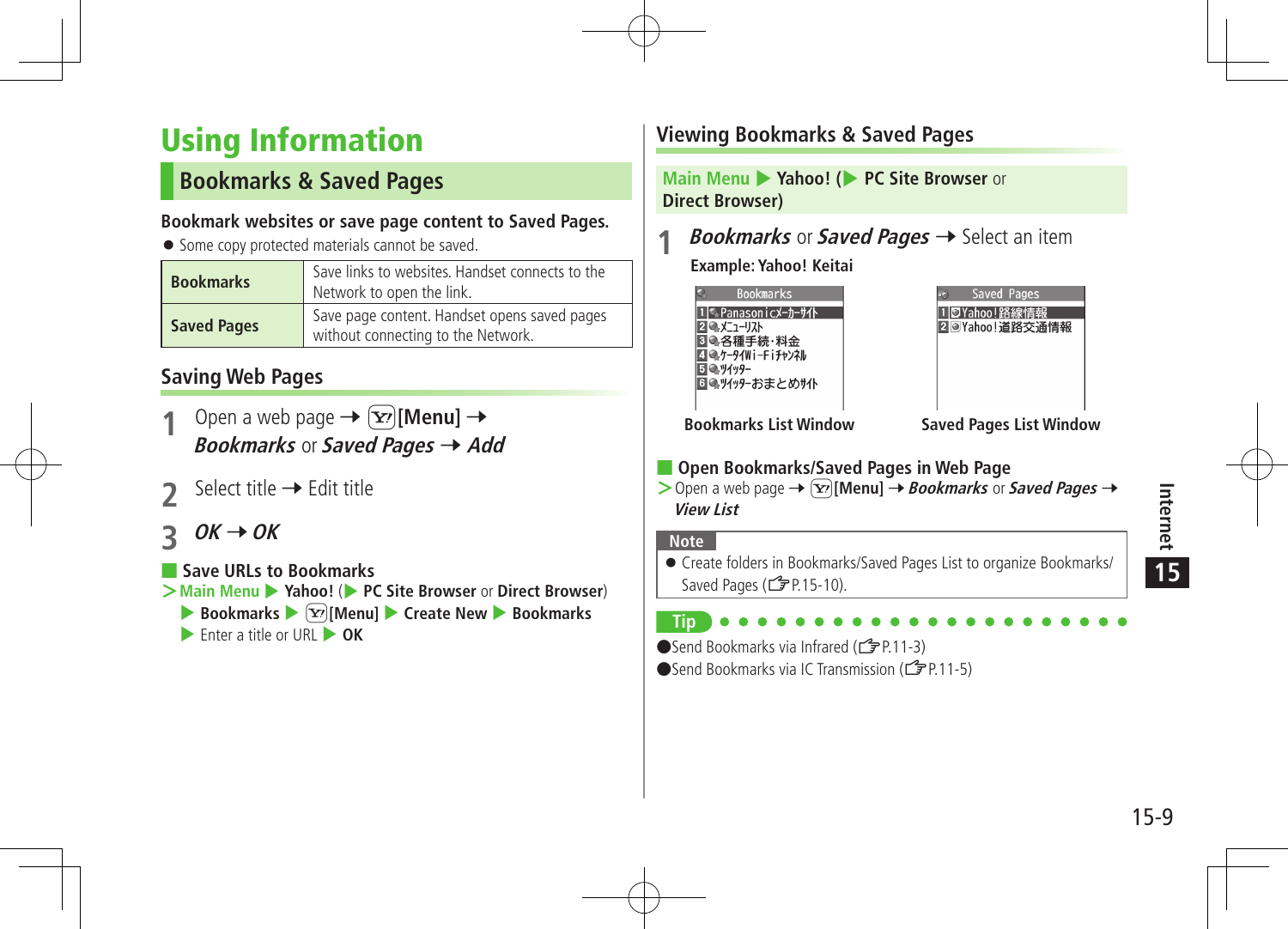## **Managing Bookmarks & Saved Pages**

**Follow the steps below to open Bookmarks or Saved Pages list:**

**Main Menu** 4 **Yahoo! (**4 **PC Site Browser** or **Direct Browser)** 4 **Bookmarks** or **Saved Pages**

#### **Note**

 When a different USIM Card is inserted, Saved Pages do not appear or title name cannot be changed.

### **Creating New Bookmarks/Saved Pages Folders**

- $\bullet$  Folders cannot be created within existing folders.
- **1 Bookmarks**

S**[Menu]** 7**Create New** 7**Folders**

**Saved Pages**



Enter title  $\rightarrow$  OK

## **Moving Bookmarks/Saved Pages to Folder**

**Highlight a bookmark/saved page**  $\rightarrow \infty$  **[Menu]**  $\rightarrow$  $Move to  $\rightarrow$  Move$ 

- **2** Select a folder → OK
	- **•** To return to Bookmarks/Saved Pages list: **Back** or  $\boxed{\text{true}}$
- **Move Bookmarks/Saved Pages back to List**
- $>$ After Step 1 above, **Root folder**  $\rightarrow$  OK

## **Rearranging Bookmarks/Saved Pages**

- Available only when Display Order ( $\mathbb{Z}$ P. 15-11) is set to **Saved/Used Order**.
- In Bookmarks/Saved Pages list window,  $[\mathbf{x}]$ [Menu]  $\rightarrow$ Move to  $\rightarrow$  **Sort**
- 2 Select new order  $\rightarrow$  OK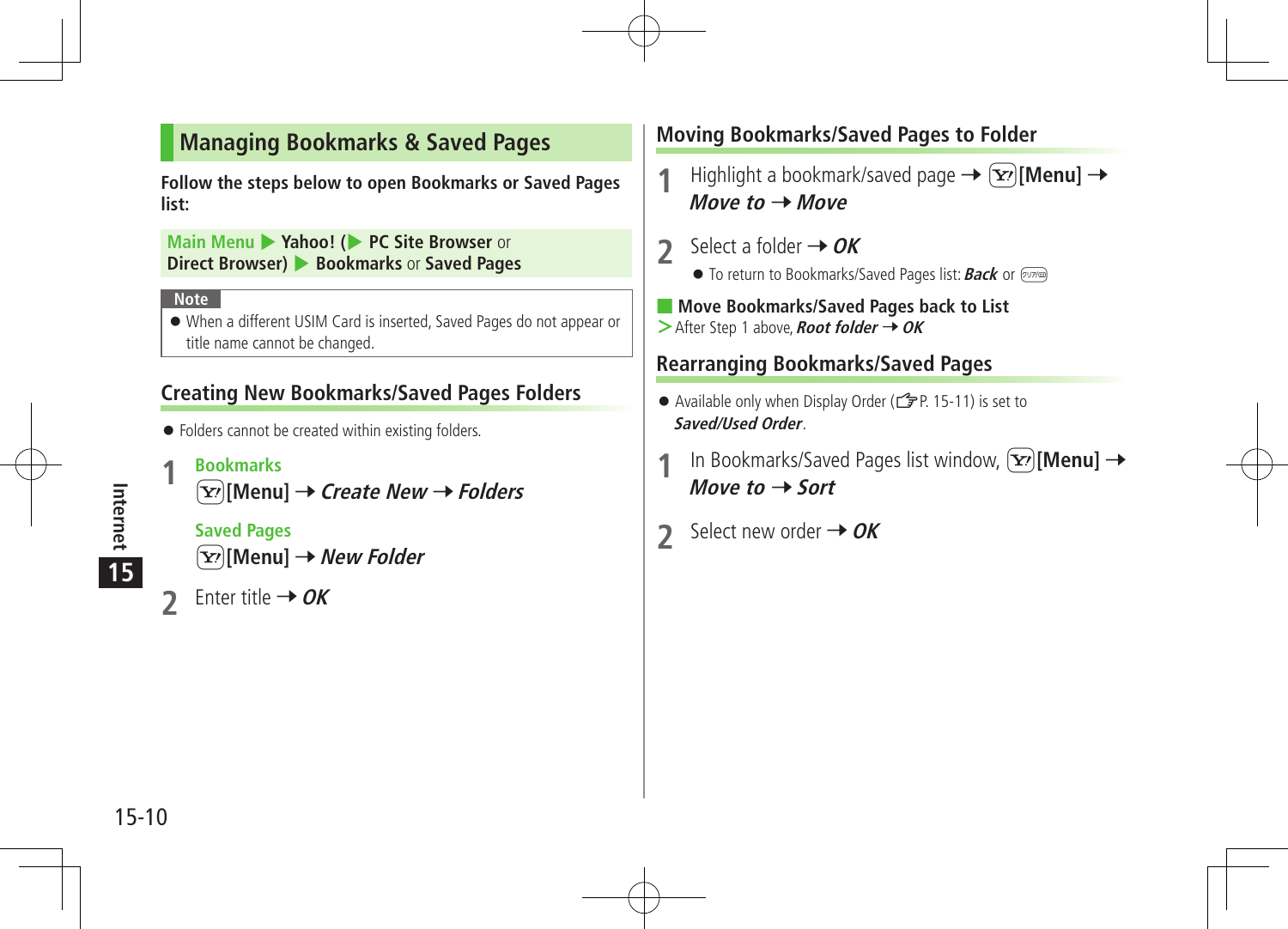## **Bookmarks/Saved Pages Functions**

#### **In Bookmarks/Saved Pages list window, press**  $\boxed{\mathbf{x}}$  **[Menu] for following operations.**

| <b>Item</b>                        | <b>Operation/Description</b>                                                                                                                |
|------------------------------------|---------------------------------------------------------------------------------------------------------------------------------------------|
| Go to Page                         | Open link; view saved web pages                                                                                                             |
| Add shortcut<br>icon <sup>13</sup> | Paste bookmarks to Standby<br>$>$ YES                                                                                                       |
| Create New <sup>1</sup>            | Create new Bookmarks folders (reate 10); save URLs<br>to bookmarks ( $\mathbb{C}$ P.15-9)                                                   |
| New Folder <sup>2</sup>            | Create new Saved Pages folders (CFP.15-10)                                                                                                  |
| <b>Edit</b>                        | Edit folder titles or bookmark URLs                                                                                                         |
| Move to                            | (CTP.15-10)                                                                                                                                 |
| <b>Delete</b>                      | $>$ YES                                                                                                                                     |
| <b>Delete</b><br>selected          | $\triangleright$ Check bookmarks/saved pages/folders $\rightarrow \lbrack \infty \rbrack$ [Finish]<br>$\rightarrow$ YES                     |
| <b>Delete All</b>                  | $YES \rightarrow$ Enter Phone Password                                                                                                      |
| <b>Display URL</b>                 | View URLs                                                                                                                                   |
| Display Order                      | Rearrange bookmarks/saved pages/folders<br>$\geq$ Select a condition                                                                        |
| Send URL <sup>13</sup>             | Quote bookmark URLs in messages<br>> Message or SMS → Create message (S! Mail:<br>G From Step 2 on P.14-4/SMS: G From Step 2 on<br>$P.14-8$ |

#### **Send to ExtrnlDvcs**<sup>13</sup> P.11-5) Send bookmarks via Infrared/IC transmission (CFP.11-3,

1 Bookmarks only

2 Saves Pages only

<sup>3</sup> Yahoo! Keitai/PC Site Browser only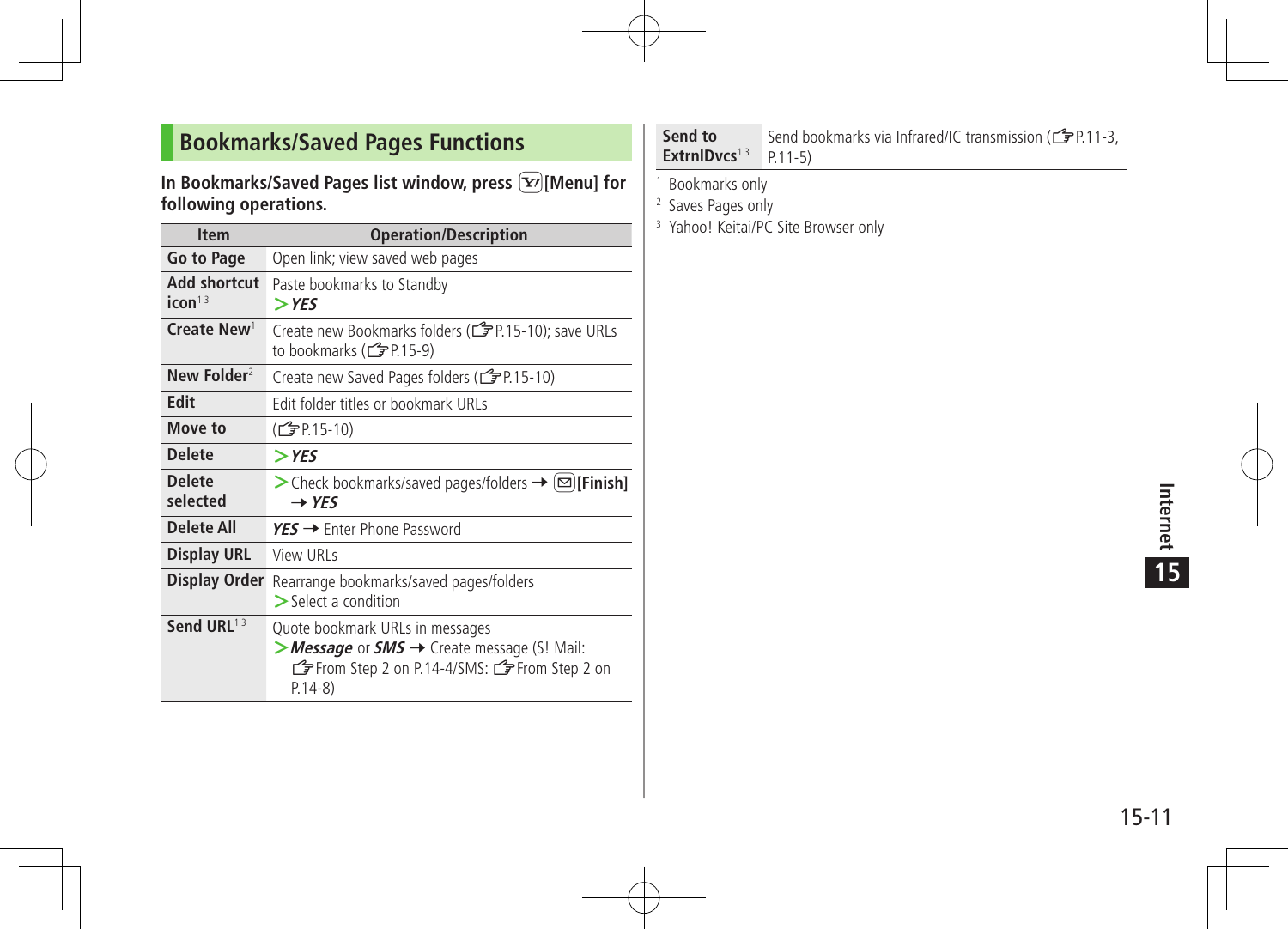## **Downloading Image/Sound Files**

#### **Save images, sounds, etc. to Data Folder or microSD Card.**

- For PC Site Browser, only still images can be saved.
- For Direct Browser, image/sound files cannot be saved.

Open a web page  $\rightarrow \infty$  [Menu]  $\rightarrow$  **Select File** 

**2** Select a file

File details appear.

## $3$  *Save*  $\rightarrow$  *YES*

Available menu items vary by saved content.

Save location is determined by Save Settings ( $\mathcal{F}$ P.18-23). However, save location may change depending on situations. Check confirmation when download is complete.

#### **Note**

- Do not remove/install microSD Card while saving files to it.
- $\bullet$  Do not turn handset power off while downloading or saving files. Files may be damaged.
- **Some copy protected files may not be saved.**
- Videos selected from web pages play while being downloaded.

## **Using Number, Address or URL**

#### **Use linked numbers, addresses or URLs to make calls, send messages, access websites, or save directly to Phone Book.**

For Direct Browser, phone numbers/mail addresses cannot be used.

Open a web page containing phone numbers, mail addresses or URLs

### **2 Phone Number**

Select a phone number  $\rightarrow$  Select an item (See below)

| <b>Item</b>                        | <b>Operation/Description</b>                              |
|------------------------------------|-----------------------------------------------------------|
| Voice call                         | Make a Voice Call                                         |
| Video call                         | Make a Video Call                                         |
| Select image                       | Select outgoing image                                     |
| <b>Add to Phone</b><br><b>Book</b> | Save a number to Phone Book (CFFrom Step 2 on<br>$P.4-5)$ |

#### **E-mail Address**

Select an address  $\rightarrow$  Select an item (See below)

| <b>Item</b>                 | <b>Operation/Description</b>                                  |
|-----------------------------|---------------------------------------------------------------|
| Compose                     | Create messages (form Step 4 on P.14-5)                       |
| message                     |                                                               |
| <b>Compose SMS</b>          | Create SMS (CFFrom Step 4 on P.14-8)                          |
| Add to<br><b>Phone Book</b> | Save mail address to Phone Book (CFFrom Step 2 on<br>$P.4-5)$ |

#### **URL**

Select URL Handset connects to the Network.

**15**

Internet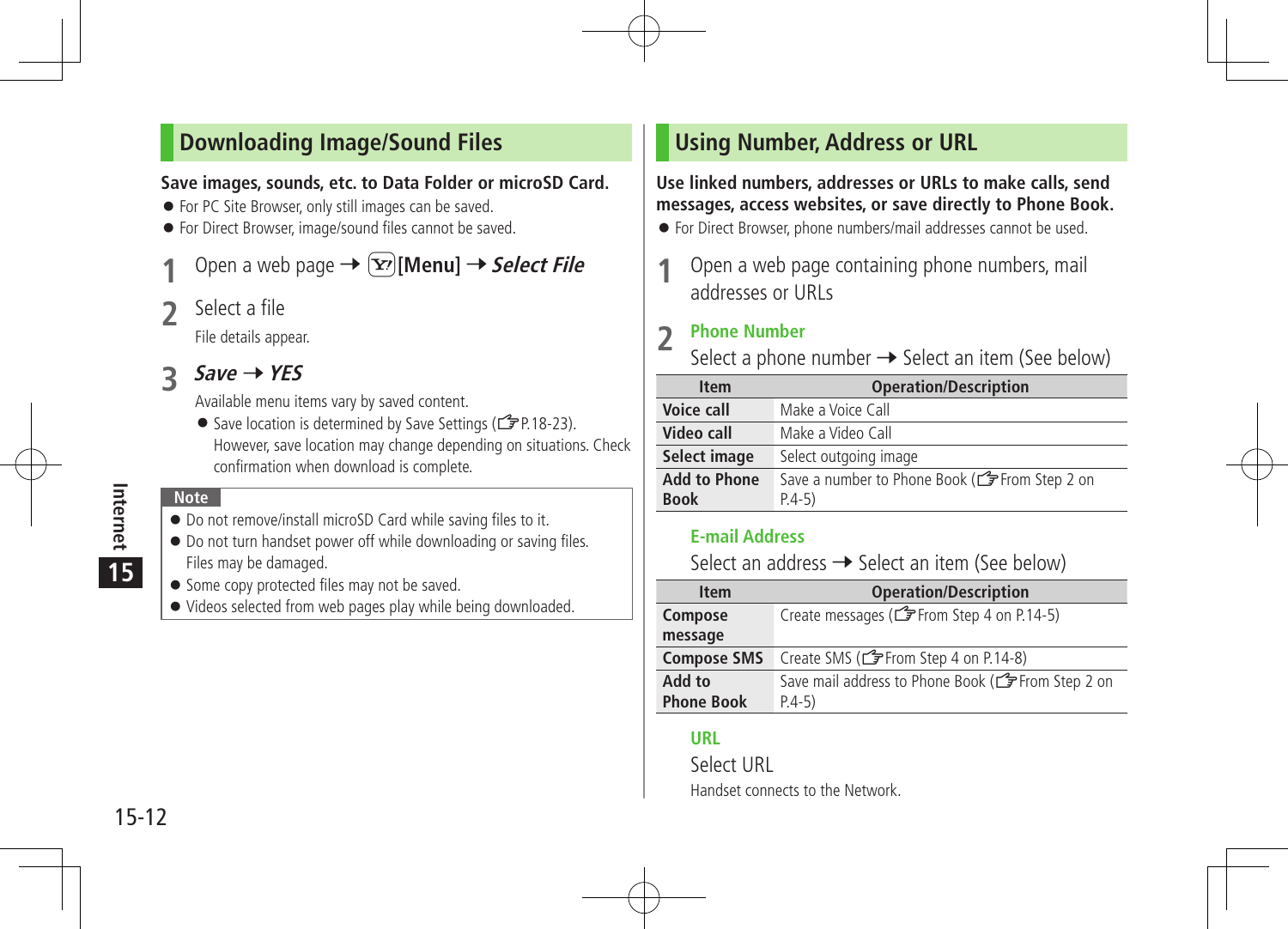## **Streaming**

- Streaming is available from compatible Yahoo! Keitai sites only.
- Streamed media are not savable.

#### **Main Menu** 4 **Yahoo!** 4 **Yahoo! Keitai**

- **Open a web page → Select a file** Streaming starts.
- **2** Or  $\overline{\text{CylW}}$  to exit

### **Engaged Streaming Operations**

| <b>Mute/Release Mute</b>         | $\mathbb{Z}$<br>- 71<br>বা                                                                                     |
|----------------------------------|----------------------------------------------------------------------------------------------------------------|
| Pause/Resume*                    | /  <br>$\rightarrow$ 1<br>m                                                                                    |
| Volume                           |                                                                                                                |
| <b>Set Playback</b><br>Position* | col to start playback from specified point                                                                     |
| <b>Toggle Views</b>              | o<br>• Toggle: Portrait View -> Landscape View (Fit to<br>Display size) $\rightarrow$ Full-size Landscape View |

\* Unavailable during live streaming

#### **Note**

- **•** Streaming requires a continuous Network connection. Network remains connected even during a pause (Transmission fees apply).
- Paused streams may stop after one minute of inactivity.
- Pausing playback while streaming via Wi-Fi (handset closed) may end streaming after 10 seconds.
- Using Bluetooth® device for wireless audio output may deactivate Wi-Fi function.
- When roaming abroad, streaming may be unavailable or not be performed properly.

#### **Incoming Voice Calls while Streaming**

Incoming call pauses an active stream.

Video Calls cannot be received while streaming.